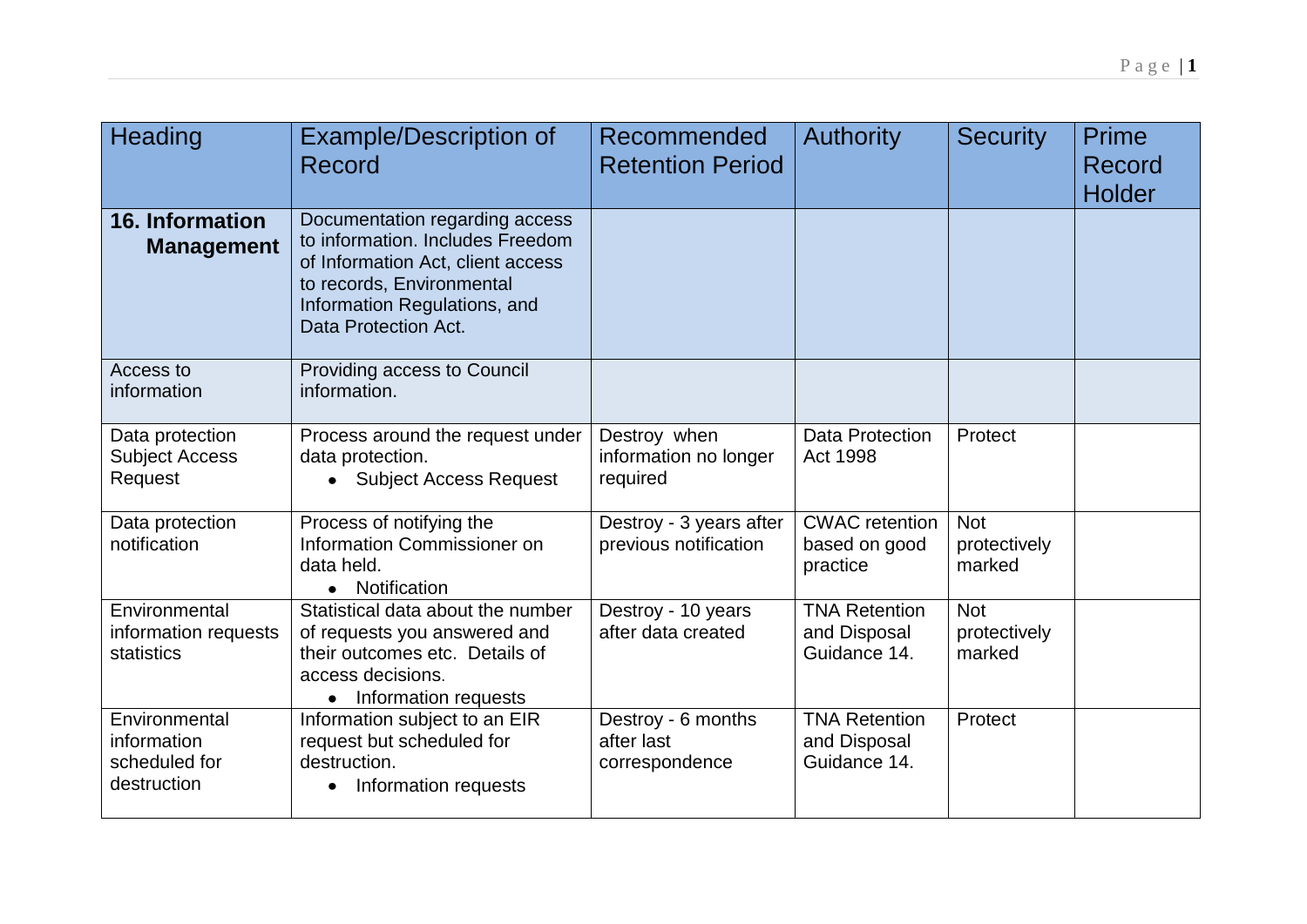| Heading                                                   | <b>Example/Description of</b><br><b>Record</b>                                                                                                                | Recommended<br><b>Retention Period</b>                        | <b>Authority</b>                                     | <b>Security</b>                      | <b>Prime</b><br>Record<br>Holder |
|-----------------------------------------------------------|---------------------------------------------------------------------------------------------------------------------------------------------------------------|---------------------------------------------------------------|------------------------------------------------------|--------------------------------------|----------------------------------|
| Environmental<br>information policy for<br>requests       | Procedures for handling EIR<br>requests and other documents<br>regarding practical<br>implementation of EIR.<br>• Policy records                              | Destroy - 5 years after<br>procedures have been<br>superseded | <b>TNA Retention</b><br>and Disposal<br>Guidance 14. | <b>Not</b><br>protectively<br>marked |                                  |
| Freedom of<br>information statistics                      | Statistical data about the number<br>of requests you answered and<br>their outcomes etc. Details of<br>access decisions.<br>Information requests<br>$\bullet$ | Destroy - 10 years<br>after data created                      | <b>TNA Retention</b><br>and Disposal<br>Guidance 14. | <b>Not</b><br>protectively<br>marked |                                  |
| Freedom of<br>information<br>scheduled for<br>destruction | Information subject to a FOI<br>request but scheduled for<br>destruction.<br>Information requests<br>$\bullet$                                                | Destroy - 6 months<br>after last<br>correspondence            | <b>TNA Retention</b><br>and Disposal<br>Guidance 14. | Protect                              |                                  |
| Freedom of<br>information requests                        | Case file records detailing the FOI<br>request, the consideration of<br>possible exemptions and<br>subsequent appeals.<br>Information requests                | Destroy - 3 years after<br>date of creation                   | <b>TNA Retention</b><br>and Disposal<br>Guidance 14. | Protect                              |                                  |
| Freedom of<br>information policy                          | Procedures for handling FOI<br>requests and other documents<br>regarding practical<br>implementation of FOI.<br>Policy records                                | Destroy - 5 years after<br>procedures have been<br>superseded | <b>TNA Retention</b><br>and Disposal<br>Guidance 14. | <b>Not</b><br>protectively<br>marked |                                  |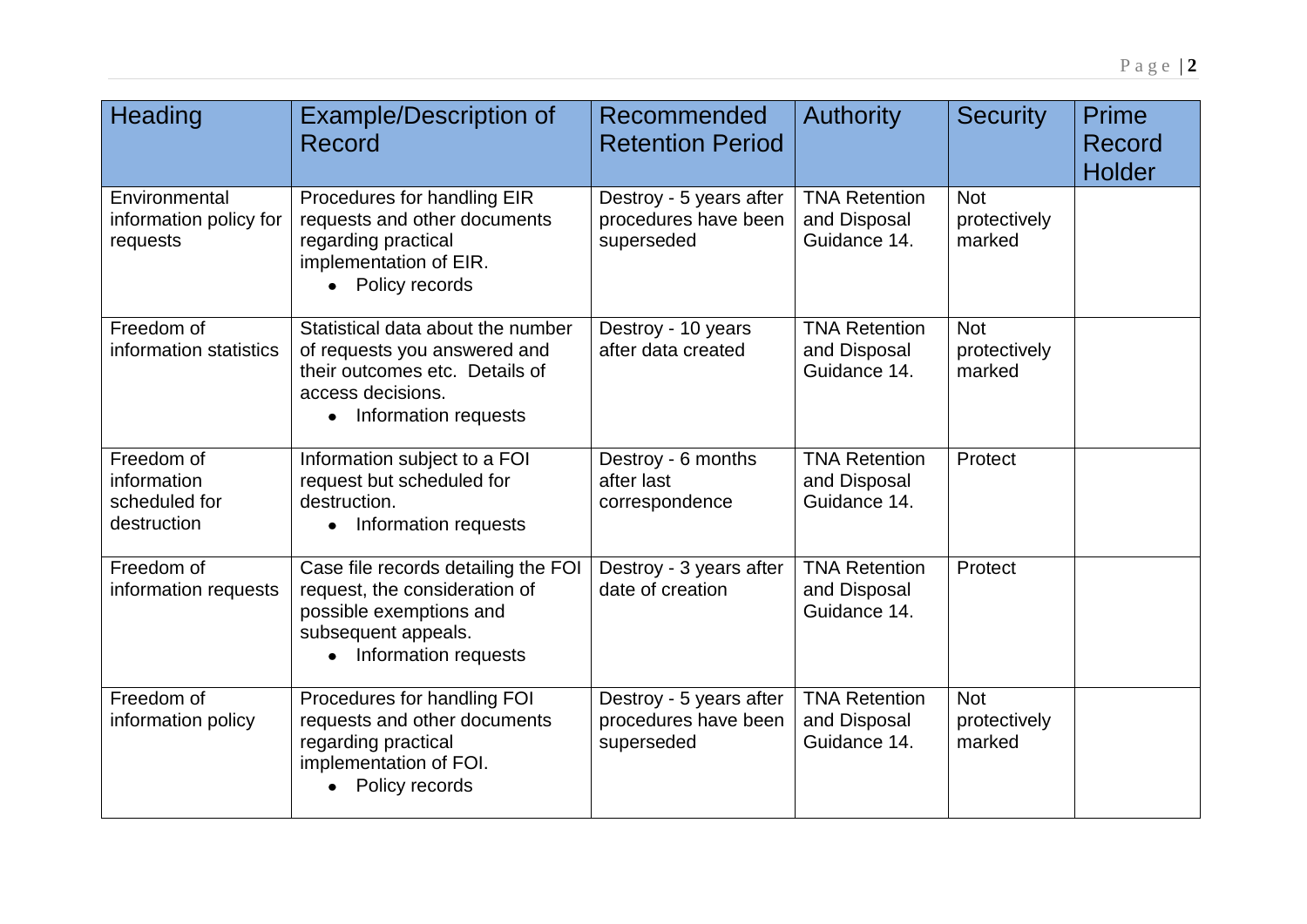| Heading                                              | <b>Example/Description of</b><br>Record                                                                          | Recommended<br><b>Retention Period</b> | <b>Authority</b>                                   | <b>Security</b>                      | Prime<br>Record<br><b>Holder</b> |
|------------------------------------------------------|------------------------------------------------------------------------------------------------------------------|----------------------------------------|----------------------------------------------------|--------------------------------------|----------------------------------|
| Freedom of<br>information<br>publication scheme      | The publication scheme that is<br>required under the Freedom of<br>Information Act 2000.<br>• Publication scheme | Permanent - offer to<br>archivist      | <b>CWAC</b> retention<br>based on good<br>practice | <b>Not</b><br>protectively<br>marked |                                  |
| <b>Archives</b>                                      | Information on permanent storage<br>of items.                                                                    |                                        |                                                    |                                      |                                  |
| <b>Archives</b><br>management                        | The consolidated listing of all<br>records held by the authority.<br>• Records catalogue                         | Review every 5 years                   | <b>CWAC</b> retention<br>based on good<br>practice | <b>Not</b><br>protectively<br>marked |                                  |
| Knowledge<br>management                              | Information related to education<br>and training.                                                                |                                        |                                                    |                                      |                                  |
| Information asset<br>management<br>register          | List of information assets.<br>Information asset register                                                        | Review every 5 years                   | <b>CWAC</b> retention<br>based on good<br>practice | <b>Not</b><br>protectively<br>marked |                                  |
| Information asset<br>management record<br>surveys    | Information relating to an audit of<br>records of various types.<br>Record surveys                               | Destroy - 5 years after<br>closure     | <b>TNA Retention</b><br>and Disposal<br>Guidance 9 | <b>Not</b><br>protectively<br>marked |                                  |
| Information asset<br>management<br>circulation lists | Information in regards circulation<br>lists, address books etc.<br><b>Circulation lists</b>                      | Destroy when<br>superseded             | <b>CWAC</b> retention<br>based on good<br>practice | Protect                              |                                  |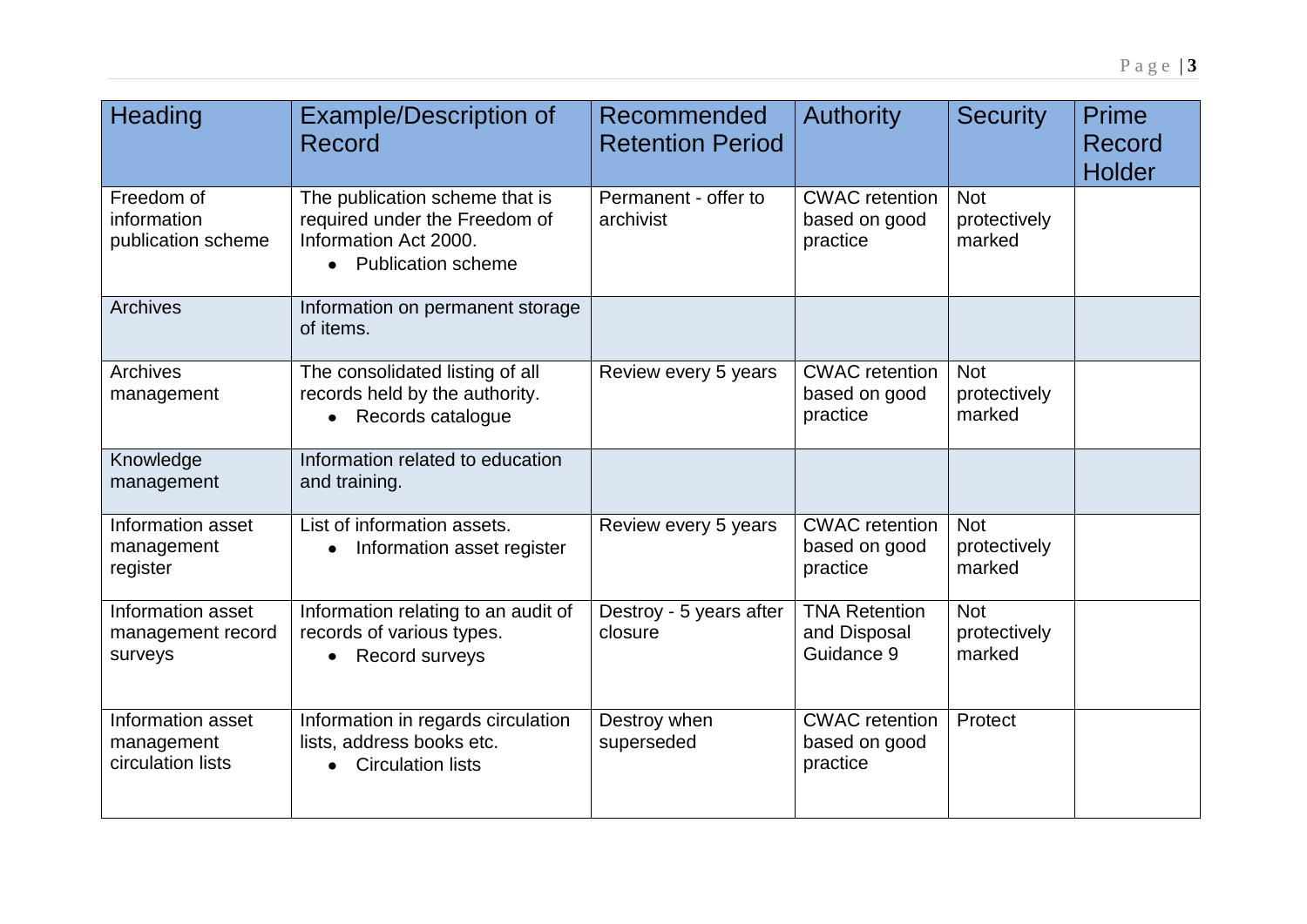| Heading                           | <b>Example/Description of</b><br>Record                                                                                                                           | Recommended<br><b>Retention Period</b>  | <b>Authority</b>                                   | <b>Security</b>                      | <b>Prime</b><br>Record<br>Holder |
|-----------------------------------|-------------------------------------------------------------------------------------------------------------------------------------------------------------------|-----------------------------------------|----------------------------------------------------|--------------------------------------|----------------------------------|
| <b>Records</b><br>management      | Information on managing the<br>records of the authority.                                                                                                          |                                         |                                                    |                                      |                                  |
| Compliance                        | Information and data standards<br>as used by the authority, e.g. E-<br>GMS, planning data set etc.<br><b>Classification schemes</b><br><b>Retention schedules</b> | Permanent - offer to<br>archivist       | <b>RGLA 2.10</b>                                   | <b>Not</b><br>protectively<br>marked |                                  |
| Forms development<br>templates    | Standard templates.                                                                                                                                               | Destroy when<br>superseded              | <b>CWAC</b> retention<br>based on good<br>practice | <b>Not</b><br>protectively<br>marked |                                  |
| Forms development<br>design       | Manual and electronic forms<br>design.                                                                                                                            | Destroy when<br>superseded              | <b>CWAC</b> retention<br>based on good<br>practice | <b>Not</b><br>protectively<br>marked |                                  |
| Image capture                     | Audio visual library information.<br>Image catalogue                                                                                                              | Review every 5 years                    | <b>CWAC</b> retention<br>based on good<br>practice | <b>Not</b><br>protectively<br>marked |                                  |
| Retention<br>scheduling disposals | Information regarding disposal of<br>the council's records.<br>Disposal certificates<br>$\bullet$                                                                 | Destroy - 12 years<br>after last action | <b>RGLA 2.12</b>                                   | <b>Not</b><br>protectively<br>marked |                                  |
| Tracking                          | Information regarding tracking<br>and tracing the movement of<br>information from records, archives<br>and libraries.                                             | Destroy - 2 years after<br>last closure | <b>TNA Retention</b><br>and Disposal<br>Guidance 9 | <b>Not</b><br>protectively<br>marked |                                  |